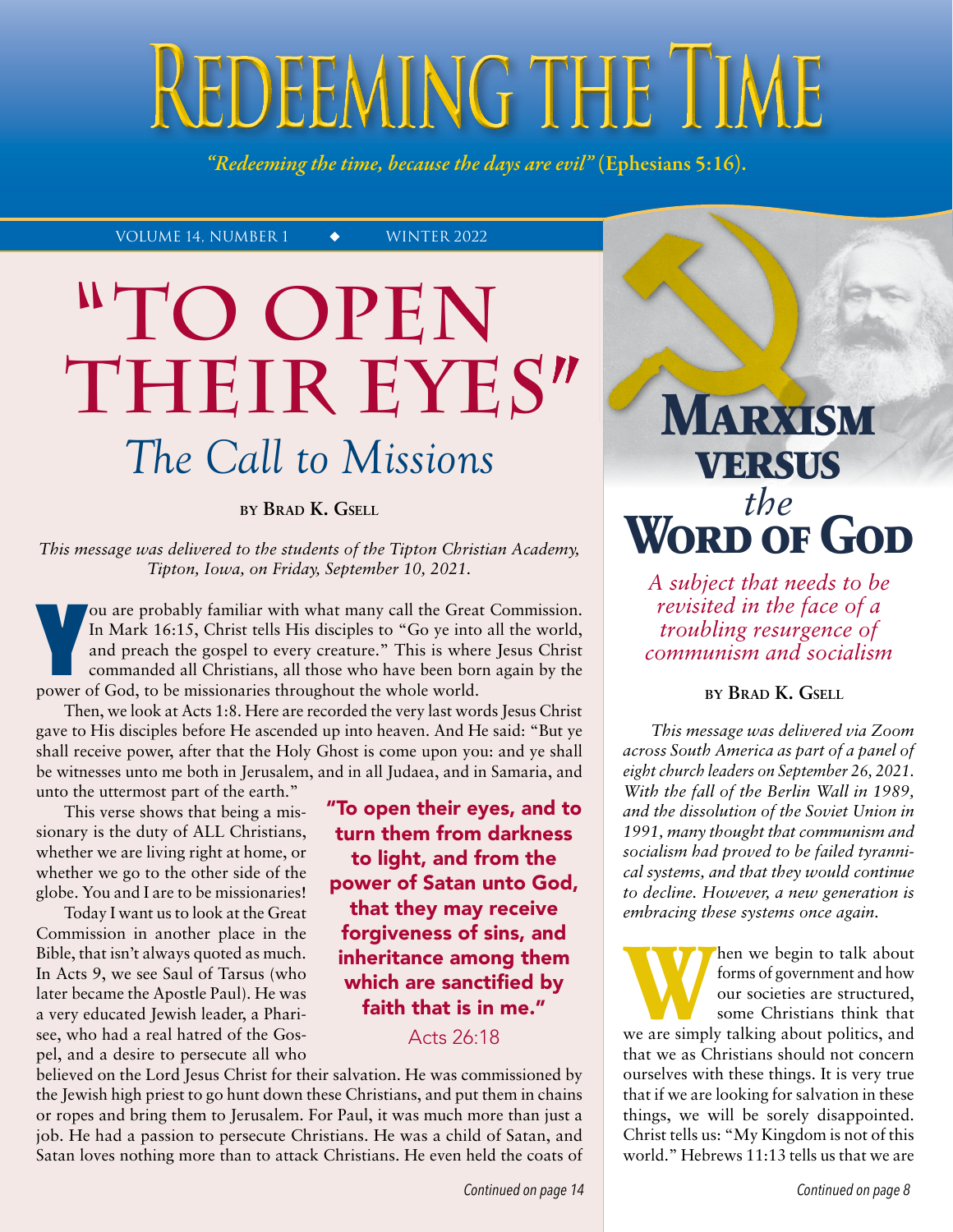

# **John Knox in Exile**

or 19 months, John Knox labored as a slave in the French galley ships. He endured fatigue, exposure to harsh weather, sickness, and the oppression of his or 19 months, John Knox labored as a slave in the French galley ships. He endured fatigue, exposure to harsh weather, sickness, and the oppression of his captors. This unrelenting punishment was intended to crush the human will. The Reformer remained implacable. Even when seriously ill, some believing that he would die, he was convinced that he would return to Scotland and proclaim God's truth.

Before leaving his native land, he had publicly preached that Rome was the Church of Antichrist and must be removed. He sowed the seeds of inerrant, Biblical truth that would eventually reap a glorious harvest.

Church historian P. Hume Brown wrote: "The mental operation of Knox with regard to the Church of Rome was very simple. Taking the Bible as the absolute standard of the Christian teaching, he applied that standard to the Church of Rome as he saw it. The conclusion was irresistible. In her polity, her morals, her doctrine, she was parted by so deep a gulf from the Church of Christ and the apostles, that not reform, it seemed to him, but extinction, was the divine decree that had gone forth against her."**<sup>1</sup>**

It was more than Rome's moral corruptions that needed repair. Her doctrines, sacraments, polity, barbaric discipline, and tyranny were so entrenched that she must be left to her own destruction. She was identified by the Reformers as Antichrist. The Bible gives a clear admonition: "Come out of her, my people, that ye be not partakers of her sins and that ye receive not of her plagues" (Revelation 18:4).

**"The little seed he [Knox] had deposited in its soil eight years before had been growing all the while he was absent, and now when a second time he goes forth into exile, he leaves behind him a living organization — a company of men making profession of the truth."**

# J.A. Wylie

After Knox's release from chains, likely by English intervention, he returned to England in the spring of 1549. King Henry VIII had expired, and his young son, Edward VI (1537-1553), was heir to the throne. Because of his youth, he was under a council of regency led by his uncle, Edward Seymour, First Duke of Somerset. Later, John Dudley, First Duke of Northumberland, replaced Somerset, but continued the promotion of Protestantism. The Archbishop of Canterbury, Thomas Cranmer, also aided in the effort to establish Biblical Christianity.

For a few years, England provided a refuge for the Reformer. His native land of Scotland was under the control of the papacy. While in England, the Reformer continued his preaching and pastoral ministry in Berwick, Newcastle, and London. His impact was such that he became a chaplain in the king's court.

God's ways are not man's ways. Edward VI died at the age of 15. His parting brought the Roman Catholic "Bloody Mary" to the throne. Adopting Rome's method of reasoning, she executed some 300 Protestants. Many others fled from the land.

The Reformer was compelled to leave England and begin a journey in Europe. Historian P. Hume Brown wrote of Knox: "It was the incontrovertible fact that, for the time at least, the armies of Satan were triumphing on every hand. He did his best to console himself and the rest of the faithful with the Scriptural promises as to the speedy term of the wicked; but, meanwhile that, both in England and Scotland, the door was closed to any faithful preaching was a trial to men's faith, which must have the most disastrous results for many who as yet walked with but feeble steps in the new way."**<sup>2</sup>**

The historian also observed: "There was, in truth, but one spot on all the Continent to which Knox could look with any hope of finding a settled home, and a sphere where his gifts might be turned to some profit till better days should come."**<sup>3</sup>** The exiled Reformer made his way to Switzerland to seek fellowship with John Calvin and Heinrich Bullinger. He also found Englishmen seeking refuge from Rome's tyranny. In the Lord's providence, he was able to serve as pastor to two English churches organized while in exile.

In 1555, Knox returned to Scotland for a brief visit. Some eight years had passed since he was in chains.

When he arrived in Scotland, he found a number of the nobility con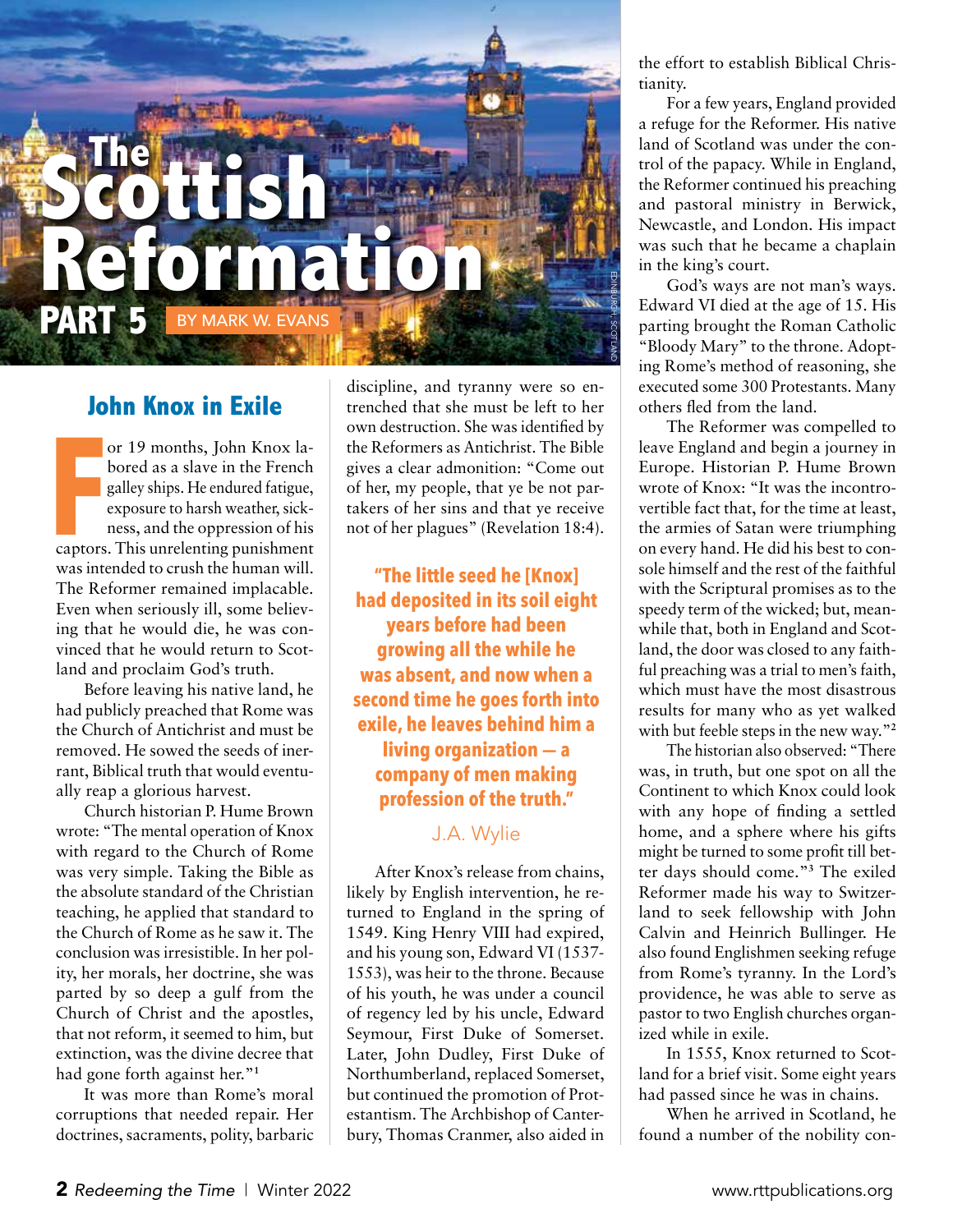vinced of Biblical Christianity. Yet, he must teach them the necessity of separating from the Roman false church. J.A. Wylie explained: "Up to this time these men had attended mass, and were not outwardly separate from the communion of the Roman Church; but, at the earnest advice of the Reformer, they resolved not to participate in that rite in the future, and to withdraw themselves from the Roman worship and pale; and they signalized their secession by receiving the Sacrament in its Protestant form at the hands of Knox."**<sup>4</sup>**

With this separation came the beginning of a true church in Scotland. Wylie wrote: "In the days of Hamilton and Wishart the Reformation in Scotland was simply a doctrine; now it was a congregation."**<sup>5</sup>**

As Knox departed Scotland for the second time he had reason to rejoice. Wylie observed: "The little seed he had deposited in its soil eight years before had been growing all the while he was absent, and now when a second time he goes forth into exile, he leaves behind him a living organization — a company of men making profession of the truth."**<sup>6</sup>**

The seed that was planted in Scotland continued to grow. Although congregations lacked preachers, they selected elders from the men qualified by their faith and practice. The historian wrote: "They were appointed to read the Scriptures, to exhort, and to offer up prayer. They were of all classes — nobles, barons, burgesses, and peasants. They felt the necessity of order in their meetings, and of purity in their lives; and with this view they chose elders to watch over their morals, promising subjection to them. Thus gradually, stage by stage, did they approach the outward organization of a Church, and it is interesting to mark that in the Reformed Church of Scotland elders came before ministers."**<sup>7</sup>**

We learn in God's Word not to despise the "day of small things." While Rome was persecuting and killing true believers, the Head of the Church was keeping His promise: "I will build My Church; and the gates of hell shall not prevail against it" (Matthew 16:18).

\_\_\_\_\_\_\_\_\_\_\_\_

**1** P. Hume Brown, *John Knox* (London: Adam and Charles Black, 1895), Vol. I, p. 97. **2** *Ibid.*, pp. 151-152. **3** *Ibid.*, p. 152. **4** J.A. Wylie, *The History of Protestantism* (London: Cassell and Company, n.d. [originally published, 1878]), Vol. III, p. 485. **5** *Ibid.*, p. 486.

**6** *Ibid.* **7** *Ibid.*



*The Rev. Mark Evans is a minister in Faith Presbytery, Bible Presbyterian Church, and is pastor of Hope Presbyterian Church, Greenville, SC.*



On September 11, 2021, The Independent Board for Presbyterian Home Missions set up a display at the memorial in Shanksville, PA, for the twentieth anniversary commemoration of the 9-11 tragedy. Much Gospel literature and shirts with Bible verses were distributed, and there were many occasions for one-on-one evangelism. Pictured left to right above: John Paul Lauger, Gary Johnson, Pat Johnson, Randy Heller, Keith McCoy, Jerry Gardner, and Susan Ott. Not pictured: Carol Elwell, Linda Gardner, and Elizabeth Henderson.

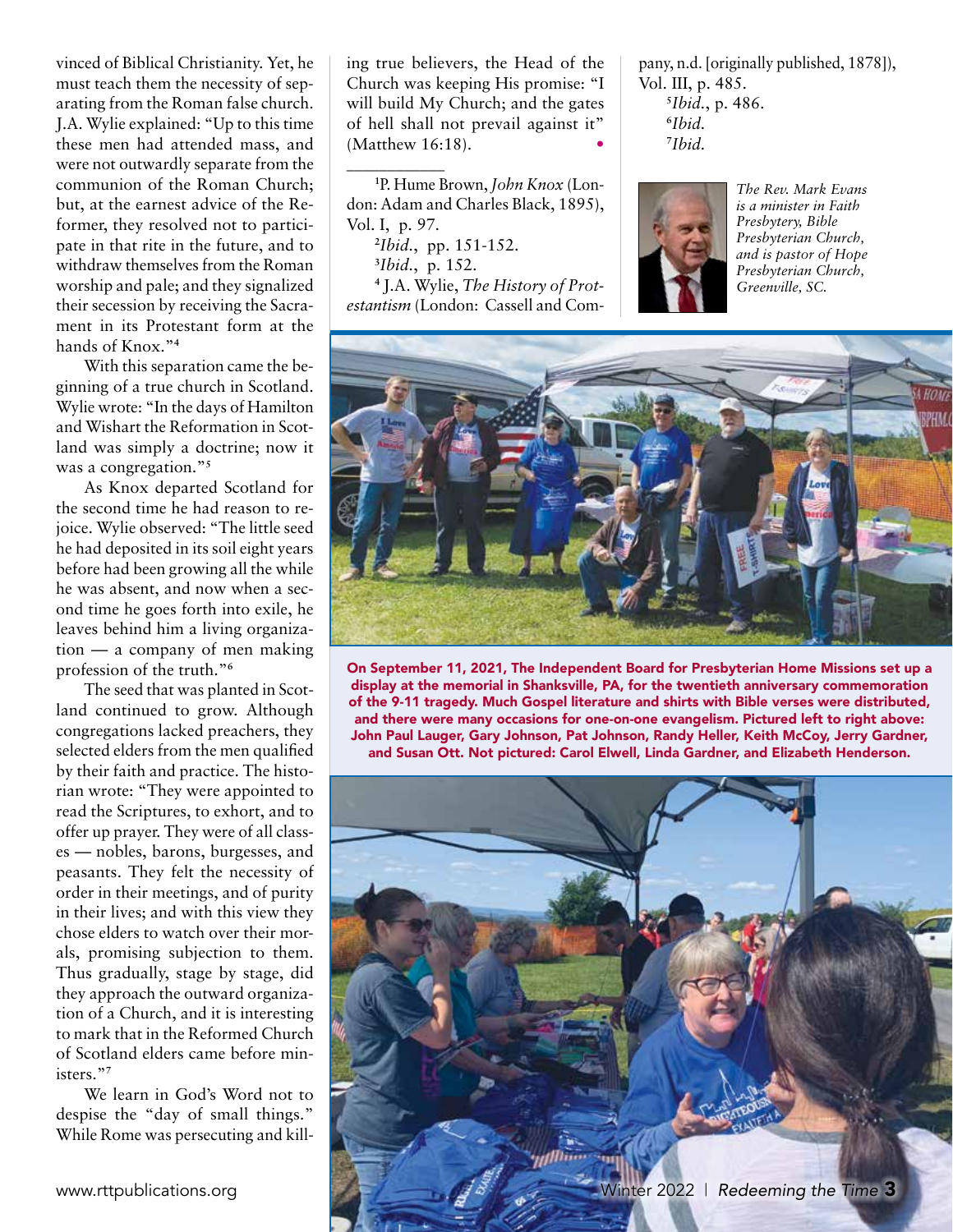

# **by Robert W. Anderson**

Ifty-six years ago, when the<br>International Council of Chris-<br>tian Churches met in Geneva,<br>Switzerland, I proposed to the<br>girl who became my wife. Back<br>home I went in search of an engageifty-six years ago, when the International Council of Christian Churches met in Geneva, Switzerland, I proposed to the girl who became my wife. Back ment ring. The jeweler laid out a black velvet cloth to display his diamonds. The brilliance of those multifaceted gemstones in contrast to the backdrop of the black cloth comes to mind as an illustration of the contrast between our Lord's "I ams" and His "ye ares" in the Gospel of John. The "ye ares" are the black cloth, His "I ams" are the diamonds.

Another illustration of the immense contrast between the Lord of glory and inglorious man is in the theater of a cloudless night sky. Between 63 and 210 light years from earth, the closest and farthest of the seven stars of the Big Dipper shine in all their quiet beauty against the midnight heavens. As the darkness of the firmament is the backdrop for the seven stars of the Big Dipper, so the seven "I ams" of John's Gospel shine against the wicked, shameful "ye ares." "I am the Bread of Life" and "I am the Light of the World," with the other five, stand out in marked contrast against the darkness of "ye are

from beneath," "ye are of this world," or "ye are of your father the devil."

Our Lord speaks, not only to inform us of His Deity, and what He is as a Savior, but also to drive home to our hearts what we are in our fallen state and need of a Savior. What Christ is accentuates what we are; what we are underscores His infinite excellence. The contrast shows the Lord Jesus more exceedingly glorious. It shows man more wickedly sinful.

Look first at the "ye ares." What Jesus said about the spiritually ignorant and unbelieving is not restricted to the three examples above. John piles up statement after statement by Christ that exposes the inborn wickedness, blindness, unbelief and alienation of unregenerate mankind.

For the task of supplying the black sky against which the 'I ams' will shine more brightly, I will only use two "ye are" verses in John 8, but the entire chapter fairly bristles with exposing the depravity of mankind. Christ makes at least 20 charges against them! It is eye opening to work through the book of John, underlining all the instances in which Christ confronts His hearers with their sin.

# "YE ARE from beneath" (John 8:23)

Dwell on the opening assertion of John 8:23, "Ye are from beneath, I am from above." The most natural commentary on "from beneath" sweats out of every verse that leads up to this statement. Scan back over verses 14 to 22 and listen to men's words and tone toward Jesus. In their eyes He is "a worm, and no man; a reproach of men, and despised of the people" (Psalm 22:6). Conceited, they presume to assess and correct Him. They "speak evil of things that they understand not" (2 Peter. 2:12).

First, they audaciously assert that His claim in John 8:12, "I am the light of the world," is false. Certain that His testimony could not be valid, because it was lacking the necessary two or three witnesses (*cf.* Deuteronomy 17:6), they charge, "Thy record is not true" (verse 13).

Second, when He speaks of His Father "who sent" Him (verses 16 and 18), they presume to ask, "Where is thy Father?" (verse 19). With the confidence of the Jews that they were "a guide of the blind, a light of them which are in darkness" (Romans 2:19), and with the growing malignant bias against Jesus that permeates this chapter, we must wonder why they asked this. In Luke we read that the Pharisees "began to urge him vehemently, and to provoke him to speak of many things: Laying wait for him, and seeking to catch something out of his mouth, that they might accuse him" (Luke 11:53,54). Was a desire to "catch" Jesus somehow behind their question?

Third, when He says "Whither I go ye cannot come (verse 21)" they whisper among themselves, "Will he kill himself?" (verse 22). In their conceit, any uncertainty of His meaning must reflect against Him, never themselves.

Fourth, after this, in John 8:51-52, when Jesus says that any man who keeps His saying will never die, they accuse, "Now we know that thou hast a devil."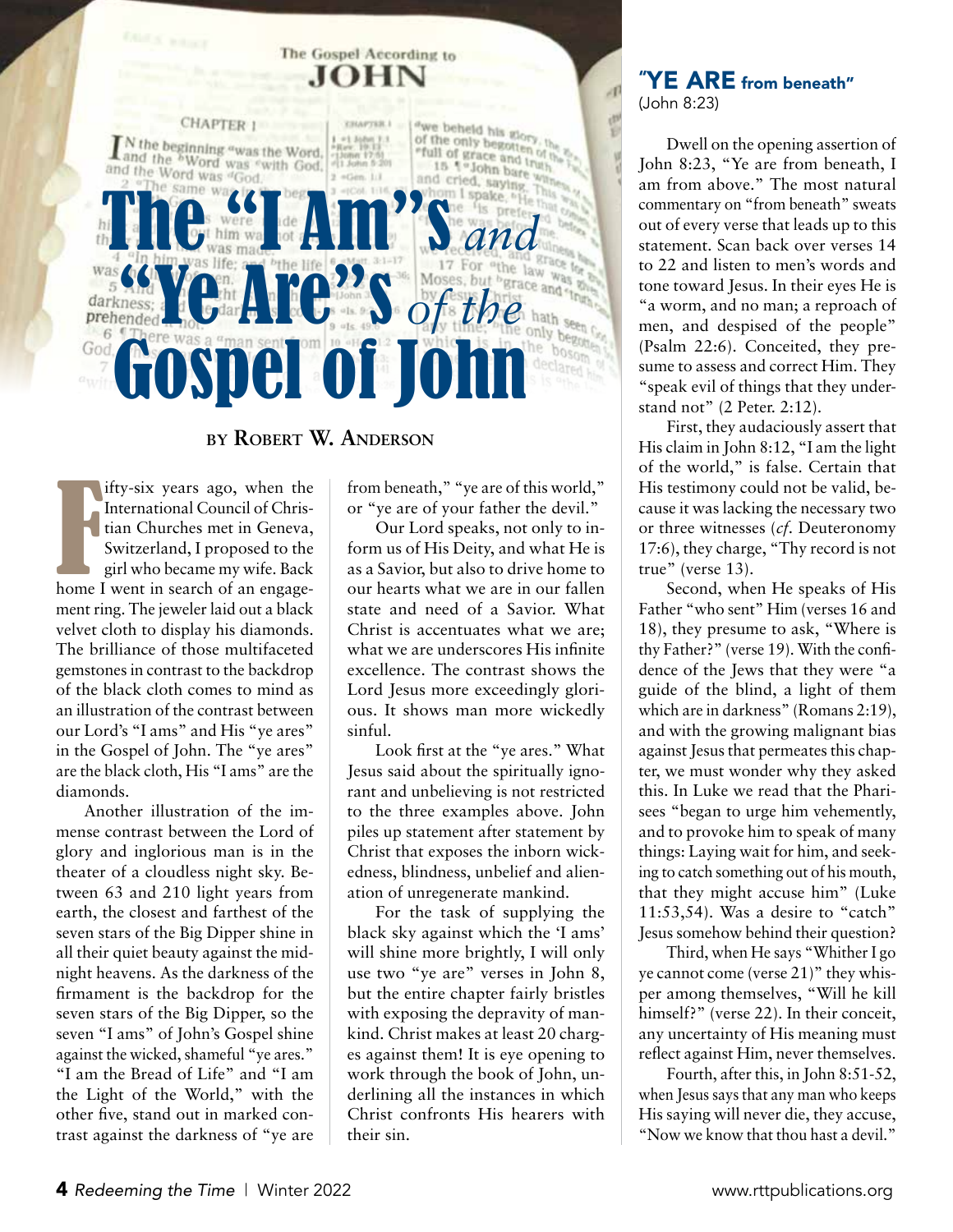Just how far did they dare to overstep in finding fault with the faultless Son of God? Paul speaks a profound truth when he says man "knoweth nothing yet as he ought to know" (1 Corinthians 8:2). The remarks of Jesus' critics showed that in spiritual terms they were "know nothings"; they were blind, and blind to their blindness.

To perceive the significance of being "beneath," listen further to what Jesus says to them:

"Ye cannot tell whence I come, and whither I go" (verse 14).

"Ye judge after the flesh [human standards] (verse 15).

"Ye neither know me, nor my Father" (verse 19).

"If ye had known me, ye had known my Father also" (verse 19).

"Ye shall seek me [in vain], and shall die in your sins" (verse 21).

As Jesus continues to confront those Jews, He exposes what they ought not to have done, but did: "ye seek to kill me" (verse 37), "ye do the deeds of your father" (verse 41). He further points out the things they did not do, which they ought to have done: "ye cannot hear my word" (verse 43), "ye believe not" (verse 45), "Why do ye not believe in me?" (verse 46), and "Ye … hear them not [God's words], because ye are not of God" (verse 47). Every one of those declarations involves their awful culpability before God. "It is a fearful thing to fall into the hands of the living God" (Hebrews 10:31).

The Apostle Paul describes what it is to be "from beneath" in 1 Corinthians 2:14, "But the natural man receiveth not the things of the Spirit of God; for they are foolishness unto him: neither can he know them, because they are spiritually discerned." The "from beneath" man is the "natural man," unenlightened by the Holy Spirit.

# "YE ARE of this world"

(John 8:23b)

In the next breath our Lord adds, "ye are of this world: I am not of this world." In the vocabulary of the Apostle John, "world" is frequently used, not in a merely physical, but in an ethical sense. "World" can simply mean the billions of humans who populate the earth, but here it means the mass of fallen men that pulses with all their wicked ways of life. Jesus spoke of the world to His disciples, "ye know that it hated me" (John 15:18). He neither did nor said anything worthy of reprehension. He "did no sin, neither was guile found in his mouth" (1 Peter 2:22). Yet in their wicked madness the world loathed Him, and its leaders "crucified the Lord of glory" (1 Corinthians 2:8).

John engages in a monologue in his first epistle: "Love not the world, neither the things that are in the world. If any man love the world, the love of the Father is not in him. For all that is in the world, the lust of the flesh, and the lust of the eyes, and the pride of life, is not of the Father, but is of the world" (1 John 2:15,16).

The entire Bible is a documentary on the world, which Isaiah describes so well: "the wicked are like the troubled sea, when it cannot rest, whose waters cast up mire and dirt" (Isaiah 57:20).

# "YE ARE of your father the devil" (John 8:44)

Following the "ye are from beneath" and "ye are of the world" is another castigation: "ye are of your father the devil, and the lusts of your father ye will do. He was a murderer from the beginning, and abode not in the truth, because there is no truth in him. When he speaketh a lie, he speaketh of his own: for he is a liar, and the father of it."

Jesus is not saying they are the physical progeny of the devil. They are his children because they act under the suggestions he and his demons excite in their hearts. They resemble him in their wicked thoughts, desires and actions. The apple does not fall far from the tree. Even in our present day, lurking behind the murders and lies that are a regular part of the news cycle is the leering face of the Wicked One.

It is difficult to miss the fact that the "ye are"s are the black, black night against which its seven "I am"s shine ever so resplendently.

#### "I AM the bread of life" (John 6:35,48)

First among the stars is "I am the bread of life." The setting for this claim was the feeding of the five thousand. John writes that, after the miracle, the people were seeking to force Him to be their king. They apparently reasoned that if He could miraculously feed them once, He could do it on a regular basis. Gone would be the tedium of providing food by backbreaking toil. Jesus turns their thoughts from the exciting prospect of free daily bread to vastly better bread — Himself. What ordinary bread is to the life of the body, Jesus is to the life of believing souls.

In its highest and best conception, human life involves the idea of happiness, activity and fruitfulness. When you have cause for joy, when you are busy and productive, that is life. Life from Christ has the same elements. There is blessedness in union and communion with Christ. We enjoy His love; experience the pardon of sins; access Him in prayer for His guidance, comfort and refuge; and acknowledge His daily mercies with thanksgiving. There are added blessings without number. As for activity, we are busy in our marriages and families, our homes, our places of employment, our churches, with our friends, as also in our witness for the Savior. By the grace of God, there is fruitfulness from our lives. By our good works we glorify our Father, which is in heaven.

In John 6:51b, Christ explains how He is our life: "The bread that I give is my flesh, which I give for the life of the world." Jesus is our life by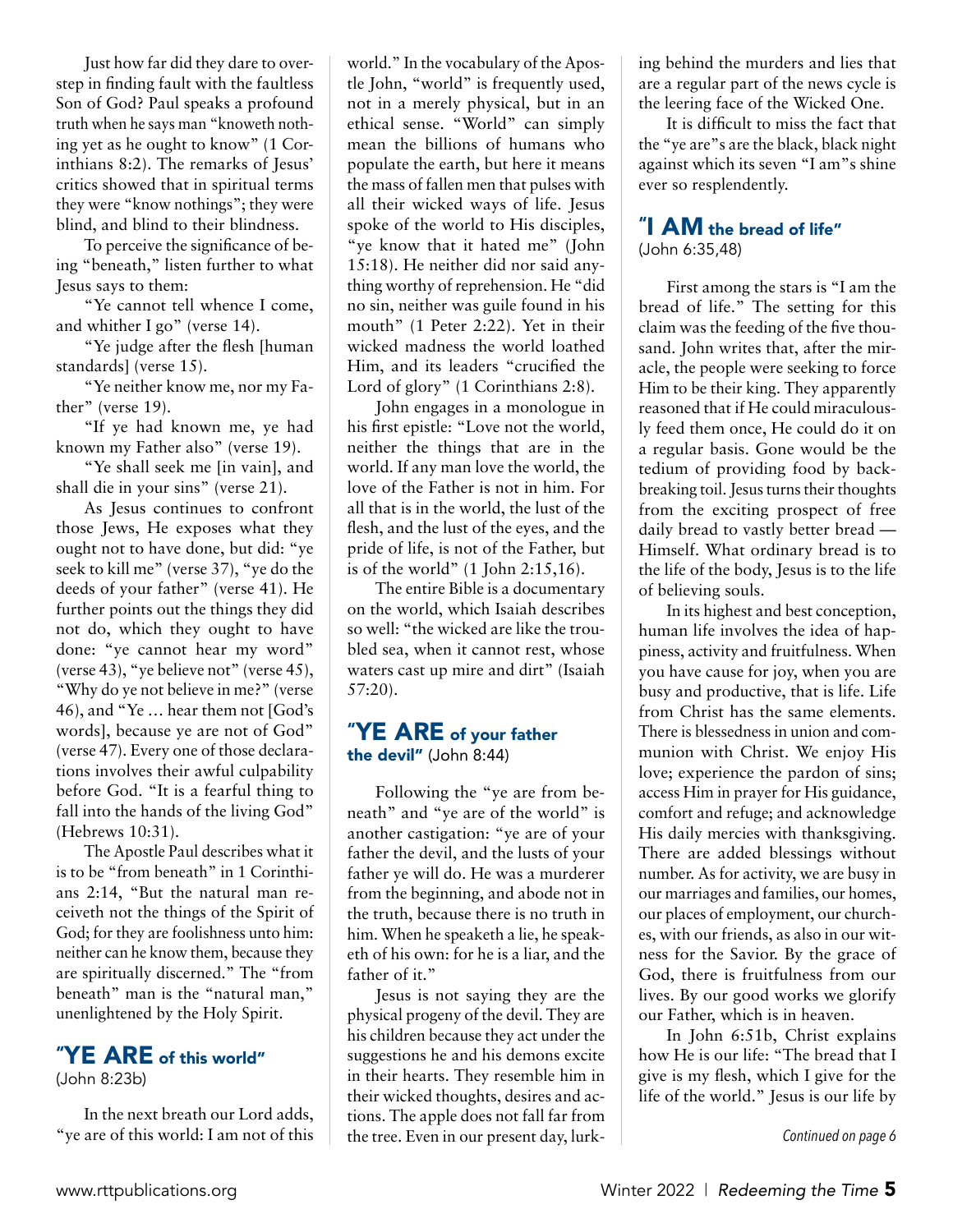# The "I Am"s and "Ye Are"s of the Gospel of John

*Continued from page 5*

dying for us; "I lay down my life for the sheep" (John 10:15). As the substitute, He bore the penalty of their sins in His own body on the tree. Jesus is not bread to us personally until we believe and appropriate Him to ourselves, so we "eat the flesh of the Son of man, and drink his blood" (John 6:53).

Among other things, the reliability of this stupendous claim to be the bread of life was demonstrated when He miraculously gave "life" to those on the verge of death (John 4:46-53), to "dead" limbs (John 5:1-9), to "dead" eyes (John 9:1-7), to "dead" ears, and to the body of a dead Lazarus. He was "a man approved of God among you by miracles and wonders and signs" (Acts 2:22).

# "I AM the light of the world" (John 9:5)

When healing the man born blind in John 9, Christ showed Himself as "the Light of the world." He opened that man's eyes to see all that was about him by the light of the sun, and to see Christ Himself as the giver of that light. Asked if he believed on the Son of God, the man said, "Who is he?" Jesus replied, "it is he that talketh with thee" (verse 37).

Spiritual light evokes spiritual gladness. "Light is sown for the righteous, and gladness for the upright in heart" (Psalm 97:11). Also light is associated with glorious liberty; Isaiah prophesied that the Messiah would come "to open blind eyes, to bring out the prisoners from the prison, and them that sit in darkness out of the prison house" (Isaiah 42:7).

In the Prologue of the Gospel of John (John 1:1-18), John proclaims, "That was the true Light, which lighteth every man that cometh into the world" (verse 9). The "light" of that verse seems to refer to the general illumination with which every man is invested from creation.

The Apostle Paul, preaching the same truth, writes, "that which may be known of God is manifest in them (men); for God hath showed it unto them. For the invisible things of him from the creation of the world are clearly seen, being understood by the things that are made." Two verses later Paul says that, though naturally enlightened from creation, because men did not glorify Him as God, the "foolish heart was darkened" (Romans 1:19-21). They had enough light to be without excuse for their sins, but not enough to be saved. Christ came to a sinful world in a deplorable condition to be the Light and give light that attends saving faith in Him. "In thy light shall we see light" (Psalm 36:9).

# "I AM the door" (John 10:1,9)

The third "I am" is Jesus' claim, "I am the door: by me if any man enter in, he shall be saved, and shall go in and out, and find pasture" (John 10:9). He is the exclusive, legitimate passageway into the safety of the sheepfold and out into green pastures. His position as the door is accentuated by His description of those who sought their own good at the sheep's expense. "He that entereth not by the door into the sheepfold, but climbeth up some other way, the same is a thief and a robber" (John 10:1). The scribes and Pharisees, religious men, were of that class. The same religious leaders mentioned four times in chapter 9 are likely present in chapter 10. As they had done their utmost to oppose Jesus being seen as the light, those same Jews are shown up here to be heartless, self interested, miserable shepherds.

By contrast Jesus says, "by me if any man enter in, he shall be saved, and shall go in and out, and find pasture." What a blessed word, "saved," with all it entails for soul and body, for time and eternity! The opposite, "lost," is unthinkable — lost to God, lost from the pardon of sin, lost from real life, lost forever from heaven. Christ Himself is the door. He opens it and says, "come unto me."

# "I AM the good shepherd" (John 10:11,14)

Woven together with His claim to be the door is the next one: "I am the good shepherd." Christ contrasts himself with those He denotes as "an hireling." Just as the Pharisees cared nothing for the blind man, Jesus said that the hireling (like Pharisees) "careth not for the sheep" (John 10:13).

Christ is manifestly the sole and rightful shepherd of the sheep. They are His by right of creation. In Psalm 100 God's people confess, "it is he that hath made us, and not we ourselves; we are his people, and the sheep of his pasture" (verse 3).

Jesus adds "[I] know my sheep, and am known of mine" (John 10:14). It is a precious, intimate knowledge on both sides of the relationship. Knowing His sheep means He loves them. Love includes a sense and right of possession. A mother puts her arms around her child and says, "this is my child," in a way no one else can claim. Love includes delight. What a light of pleasure shines in the eyes of a man who says, "This is my fiancée." Love entails kindness and benevolence. It is easy and natural to do good things for those we love. Such is the love of Christ for His sheep.

Further, in verse 16, He says, "They shall hear my voice." Growing up on the farm, I saw that when a stranger came, the heads of the cattle or sheep would be thrown up and the animals would become skittish, ready to bolt. But they were calm and trusting with their owner. They knew his voice. So we, as spiritual sheep, listen to the voice of the Good Shepherd.

As our shepherd, Christ also leads His people. You know how music can create a picture and mood. Since hearing George Frideric Handel's *Israel in Egypt*, I have never forgotten those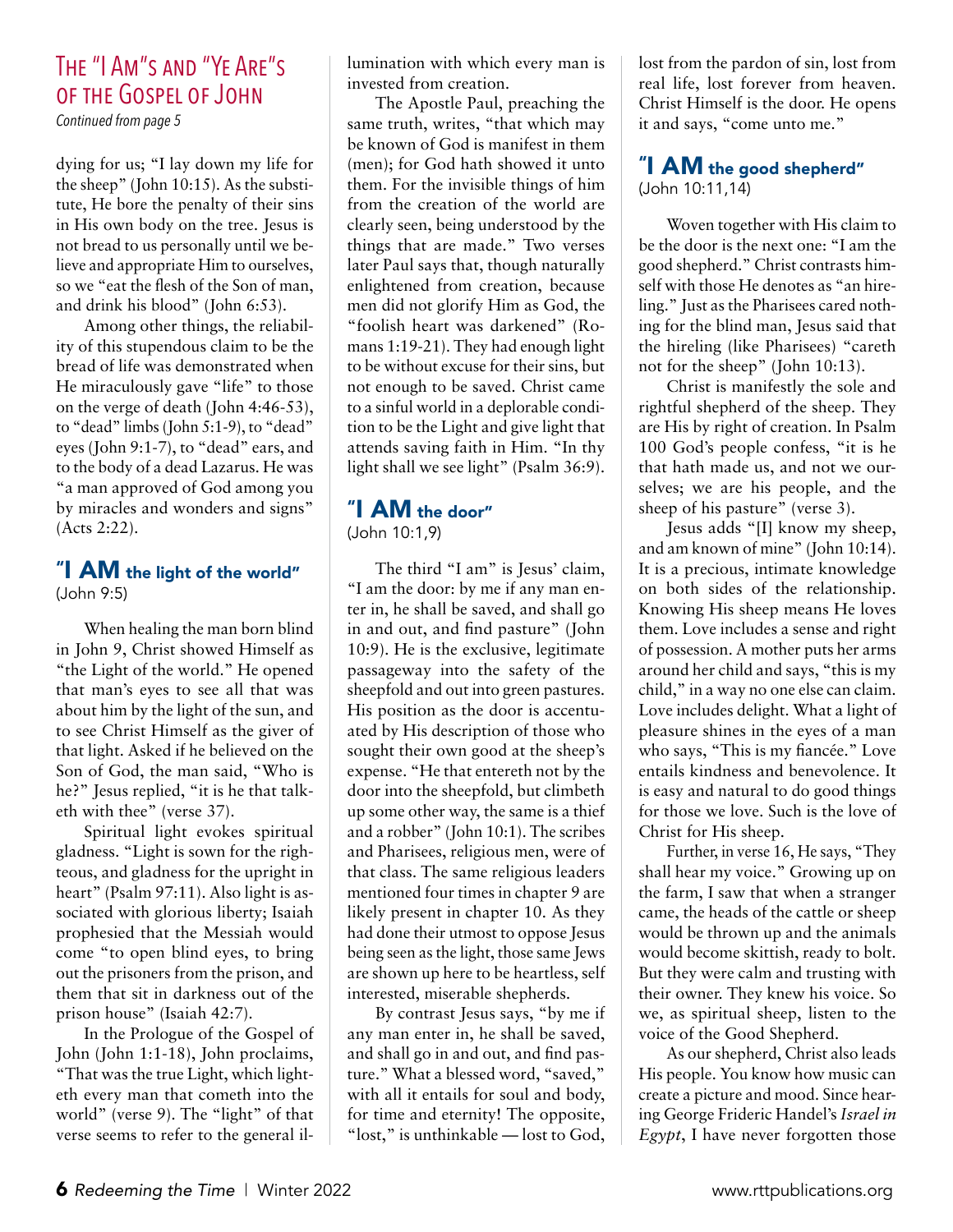beautifully repeated lines, sung in connection with the Exodus, "he led, he led them forth like sheep." The mind can envision Moses, at the head of two or three million Israelites, leading them out of the house of bondage toward the land flowing with milk and honey. Beautiful as that panoramic picture is, it does not live up to the Bible's portrayal of the Great Shepherd of the sheep leading His people, His blood-bought church.

Finally, "the good Shepherd giveth his life for the sheep" (verse 11). The thief comes to kill and destroy (verse 10). The shepherd voluntarily dies for the benefit of the sheep and in their place, so they might have a life of blessedness and fruitfulness. Even mature sheep "shall bring forth fruit in old age: they shall be fat [fresh] and flourishing" (Psalm 92:14)

# "I AM the resurrection and the life" (John 11:25)

The next "I am" occurs in the little town of Bethany, just east of Jerusalem over the Mount of Olives. Here lived the family of Mary, Martha, and Lazarus. When Lazarus fell seriously ill, they sent for Jesus, no doubt thinking He would come quickly. But Jesus delayed and Lazarus died. When Jesus finally arrives, He finds the stinging tears of sorrow. Martha, the first to meet Jesus, says, "Lord, if thou hadst been here, my brother had not died" (John 11:21). Jesus tells her, "thy brother shall rise again" (verse 23). Martha replies, "I know that he shall rise again in the resurrection at the last day" (verse 24). Martha would have known what Daniel had prophesied years before, "Many of them that sleep in the dust of the earth shall awake, some to everlasting life, and some to shame and everlasting contempt" (Daniel 12:2). In the bleakness of this moment, Jesus utters the diamondlike statement, "I am the resurrection and the life."

Jesus then substantiates His claim by going to the tomb, where Lazarus had been buried for four days, and calling out, "Lazarus, come forth! And he that was dead came forth, bound hand and foot with grave clothes …" (verses 43-44). This gives a foresight of another day, when "the Lord himself shall descend from heaven with a shout [like that of Jesus to Lazarus], with the voice of the archangel, and with the trump of God: and the dead in Christ shall rise …" (1 Thessalonians 4:16).

# **It is difficult to miss the fact that the "ye are"s are the black, black night against which the seven "I am"s shine ever so resplendently.**

Jesus announces Himself to be not only "the resurrection," but also "the life." It shall be eternal, the life of heaven, life in its highest conception. There, the cup of the redeemed shall run over endlessly. His claim to be the resurrection and the life also encompasses the life He imparts at regeneration — a spiritual, supernatural event — when one passes "from death unto life" (John 5:24).

# "I AM the way, the truth, and the life" (John 14:6)

Our Lord next proclaimed, "I am the way, the truth, and the life. No man cometh unto the Father but by me." John Calvin comments that Jesus "lays down three degrees, as if He had said that He is the beginning, and the middle, and the end; and hence it follows that we ought to begin with Him, to continue in Him, and to end in Him."**<sup>1</sup>**

To begin, Christ is "the way" when one is regenerated (the first act of which is saving faith). A new spiritual life begins. "If any man be in Christ, he is a new creature [creation]: old things are passed away … all things are become new" (2 Corinthians 5:17). With this new life comes a love for what was hated, and hatred for what was once loved. Regeneration is an "extreme makeover" of both the inward and outward life; thoughts, purposes, emotions, and values are all gloriously altered. Christ is the beginning point of "the way" to heaven.

To embrace Christ as "the truth" is to continue in Him. "If ye continue in my word, then are ye my disciples indeed" (John 8:31).

To illustrate how Christ is the one in whom faith begins, continues, and ends, think about your journey to church on the Lord's Day. The trip begins in your drive*way*, and continues on the street called "truth." You dare not branch off to any "new" truth. Calvin gives a summary of Christ's description of Himself as "the truth": "If any man turn aside from Christ, he will do nothing but go astray"**<sup>2</sup>** The journey ends at the place of worship, your "life." That worship is a foretaste of your ultimate life with our Redeemer in heaven. "In thy presence is fulness of joy; at thy right hand there are pleasures forevermore" (Psalm 16:11).

# " $\blacksquare$  AM the vine" (John 15:5)

Christ's claim to be the "vine," as well as His previous assertion that He is "the way, the truth and the life," are among Christ's parting words to His disciples before His betrayal, arrest, trial and crucifixion. The disciples were disturbed when He said one of them would betray him (John 13:21) and when He announced that He was going away. "Yet a little while I am with you. Ye shall seek me: and as I said unto the Jews, Whither I go, ye cannot come" (John 13:33). The more He spoke, the more unsettled their minds became. Both His betrayal and His foretold departure could well have left them questioning their future. They might have wondered, "Have I deceived myself? Could I also forsake Him?" They had been with Him day and night for three years. They could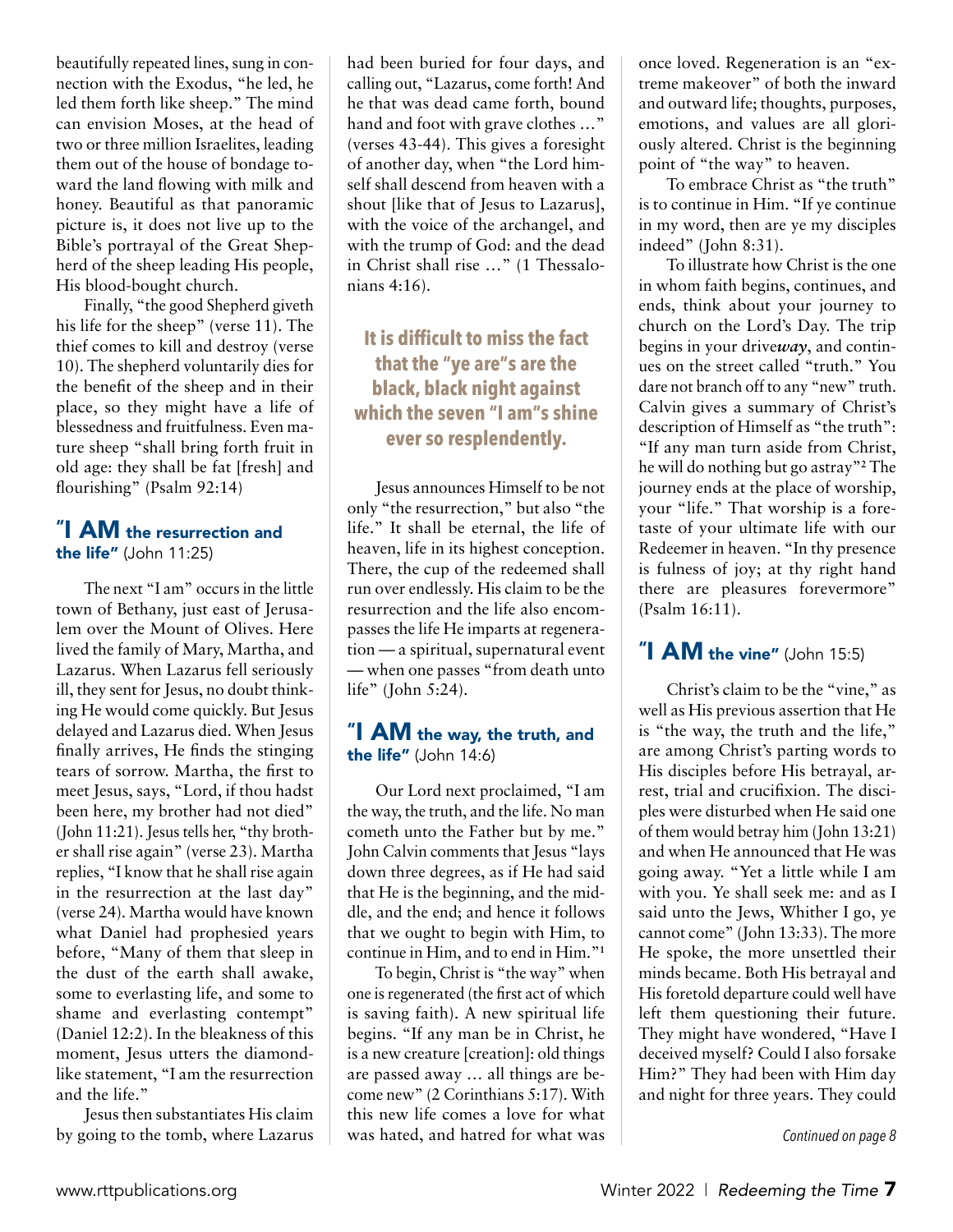# The "I Am"s and "Ye Are"s of the Gospel of John

*Continued from page 7*

not conceive of their lives without Him.

With those thoughts gnawing on their minds, Christ speaks to quell their doubts. "I am the vine, ye are the branches: He that abideth in me, and I in him, the same bringeth forth much fruit" (John 15:5). Judas would betray Him, but not the rest of them. Jesus would go away. They would not enjoy His physical presence any more, but they would enjoy a better relationship in union with Him. He assured them that they would "bring forth fruit" and that their fruit should remain [or endure] (John 15:16).

This intimate spiritual connection with Christ is the reason the disciples went out and morally and spiritually turned the world upside down (Acts  $17:6$  — though, in actuality, they turned it right side up. This is why Paul could say that those in the Colossian church were "fruitful in every good work" (Colossians 1:10). It is why Paul could commend the Thessalonians, because from them "sounded out the word of the Lord, not only in Macedonia and Achaia, but also in every place your faith to God-ward is spread abroad" (1 Thessalonians 1:8). They are the branches in the Vine.

While the church in every age and every place has its spots and wrinkles, she has faithfully imparted the Word, has been salt and light, and has been a force for good. All of this is owing to her relationship to the True Vine. Christ's life in His people has been infinitely prodigious. One day it will all be revealed.

Christ's description of his enemies is so potently true and just that there is no defense against it. If the Lord had said no more than those few words, it would have been enough. But the whole of Scripture lends its support to His declarations, both about His enemies and Himself. Isaiah, God's

prophet to their ancestors, said, "Ah sinful nation, a people laden with iniquity, a seed of evildoers, children that are corrupters: they have forsaken the LORD, they have provoked the Holy One of Israel unto anger, they are gone away backward" (Isaiah 1:4).

Those scribes and Pharisees were just like their fathers.

On the other hand, the Bible's inspired writers pronounced Jesus as "holy, harmless, undefiled, separate from sinners, and made higher than the heavens" (Hebrews 7:26). Can any greater encomium be imagined? •

**2** *Ibid.*, p. 85.

\_\_\_\_\_\_\_\_\_\_\_\_



*The Rev. Robert Anderson is a minister in Faith Presbytery, Bible Presbyterian Church, residing in Lakewood, WA.*

# Marxism Versus the Word of God *Continued from page 1*

"strangers and pilgrims" here on this earth.

However, God commands us to live our lives on this earth according to His Word. Therefore, we should promote government which recognizes that our rights come from God — not government. We should advocate for government that allows men and women to serve God and to obey His Word. The wickedness of Pharaoh in enslaving the Israelites and impeding their worship and service to God led to the terrible plagues which afflicted the great land of Egypt. God Himself instructed Moses to speak boldly to Pharoah: "Then the Lord said unto Moses, Go in unto Pharaoh, and tell him, Thus saith the Lord God of the Hebrews, Let my people go, that they may serve me" (Exodus 9:1).

The children of God have often suffered under unjust governments. God has many times used unjust rulers for His all-wise purposes and for His glory in dealing with us. Yet, we as Christians should stand for government that is good, and that which will allow ourselves and others to worship and serve the Lord.

There has been one form of government, which arose in the 1800s, which has, more than practically any other in history, usurped the place of God, and demands the homage and obedience of all its subjects. Nations which have fully adopted this form of government have nearly always seen an increase in human suffering and death, have forced Christians to worship in secret and have executed stiff penalties for any who should dare seek to obey Christ's Great Commission.

The main proponents of this philosophy were Karl Marx and Friedrich Engels. Their *Communist Manifesto* clearly outlines their devilish teaching. The implemenation of Marxism in the Soviet Union, China, North Korea, and Cuba, to name a few, was a terrible blight on the 20th century, and it continues to this day.

#### Perpetual Human Conflict

At the heart of communism is a belief that there are only two kinds of men. The Bible also teaches that there are only two kinds of men, who were all born in sin: those who die in their sins and spend eternity in hell, and those who come in faith believing on the Lord Jesus Christ for the salvation of their souls, and who will spend eternity in heaven. Romans 3:10 tells us that "There is none righteous, no, not one." All men are sinners. But God sent His Son to die on the cross for all who genuinely come in faith believing. John 3:36 says: "He that believeth on the Son hath everlasting life: and he that believeth not the Son shall not see life; but the wrath of God abideth on him." These are the two kinds of men of which the Bible speaks.

**<sup>1</sup>** John Calvin, *Calvin's Commentaries*, "Commentary on the Gospel According to John" (Grand Rapids: Baker Book House, Reprinted 1981), p. 84.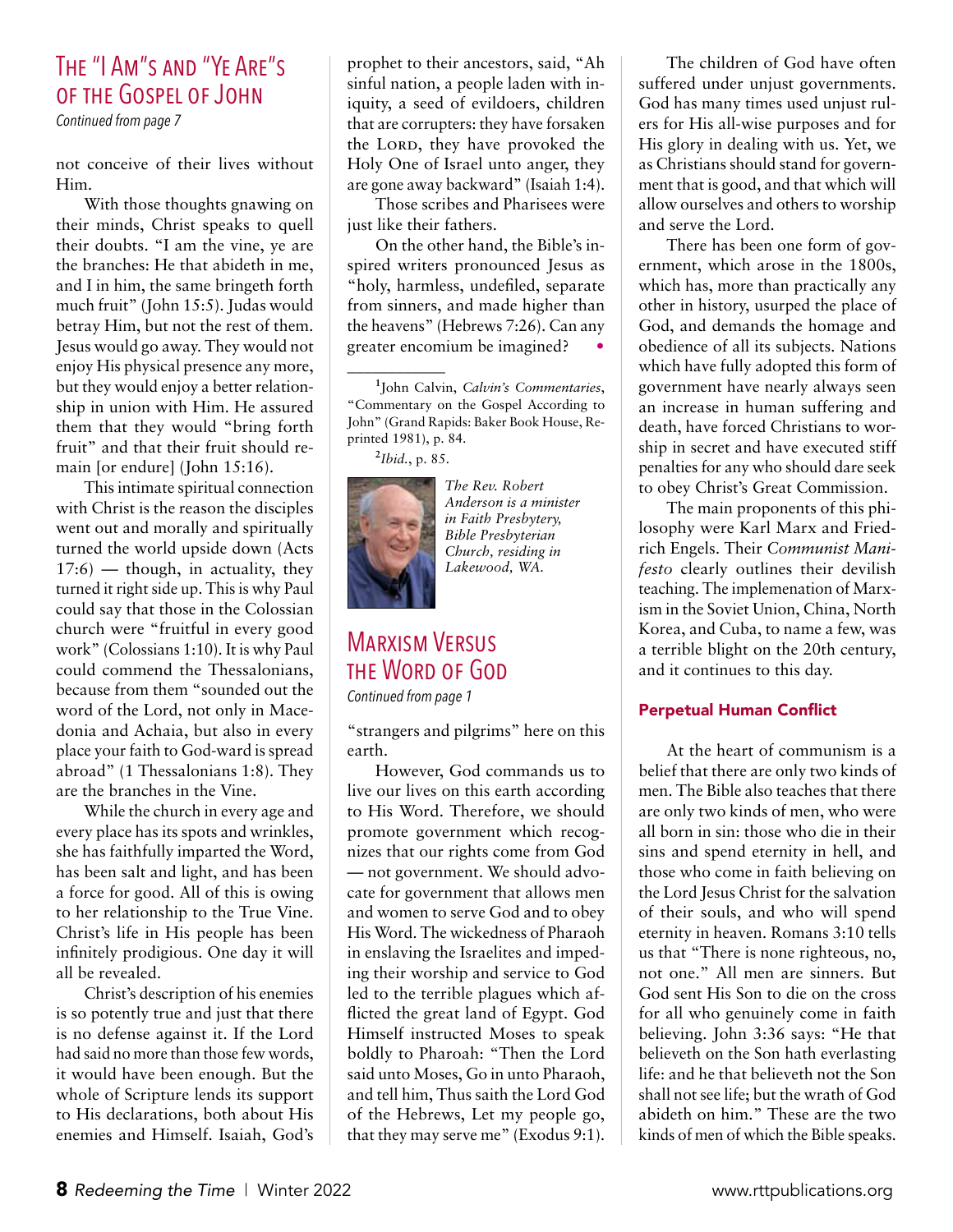Karl Marx and Friedrich Engels rejected the Bible. Instead, they held that the sinners were those who owned the businesses, farms and companies. The saints were those who worked for them. Their goal was for these two groups (which they called the "bourgeoisie" and the "proletariat"), to always hate each other, with the workers eventually crushing the owners of the means of production, and the communist dictators rushing in to fill the void.

We are seeing this again in recent years manifesting itself in other ways. In the United States and around the world, those who espouse communist principles seek to divide people by race, and tribe, and culture. In any given country, they decide that all those of one race are sinners (oppressors). (EVERYONE in that race is guilty of oppression to another race, no matter what individual members of that race may say or do.) And, anyone of another race is always a saint (no matter what things they may say or do).

The stoking of these artificial hatreds is extremely dangerous, no matter who is doing it. One need only look at the appalling genocide in Rwanda in 1994, where many in the Hutu majority were enflamed to commit genocide against the minority Tutsis. Although there were other than tribal reasons, yet one group was demonized as a group, apart from any individual actions, and the unspeakable was the result.

Other conflicts are generated between men and women, rich and poor, young and old — whatever differences can be exploited.

To be sure, there are many things done by people against those that are the same — or different — than they are. The curse of sin has been a dreadful blight upon all of mankind, throughout all of history. We as Christians must always stand for justice and fairness, and against oppression.

The child of God, who truly understands the Scriptures, will not be one who hates another person simply because he or she is of a particular race, sex, culture, or social status. Each of us is to be judged by God individually. Further, the Christian has a true spirit of love and desire to help those in need. Ephesians 4:32 tells us: "And be ye kind one to another, tenderhearted, forgiving one another, even as God for Christ's sake hath forgiven you."

上に注上する

The Apostle Paul told the Christians at Philippi: "Look not every man on his own things, but every man also on the things of others" (Philippians  $2:4$ ).

#### A violation of the First Table of the Law

On top of the unbiblical hatred and division which is inherent in Marxism, the whole communist system violates the first four of the Ten Commandments, which deal with our relationship with God:

**The First Commandment**: "Thou shalt have no other gods before me."

**The Second Commandment**: "Thou shalt not make unto thee any graven image."

**The Third Commandment**: "Thou shalt not take the name of the Lord thy God in vain."

**The Fourth Commandment**: "Remember the sabbath day to keep it holy."

Sadly, some who claim to be Christians have promoted what they (left to right top): Rev. Brad Gsell, Elder Stephen Ricker, and Rev. Hal Ricker, participate in a panel on September 26, 2021, which had as one of its topics: "Marxism Vs. the Word of God." The panel was conducted via Zoom across South America.

call "Christian Communism," or "Liberation Theology." These things sound good. They are promoted in the name of "fairness," "equity," "equality," "caring for the poor," and so forth.

However, in nearly every situation where forced communism takes place, atheism becomes one of its chief tenets. The reason for this is that, in order to enforce communism, a dictatorship is absolutely necessary. And, the dictators, and the governments, invariably take the place of God. Why is it that the corpses of many communist leaders are still on public display? Why is it that the three generations of North Korean leaders have all enjoyed god-like status, with myths surrounding their births, and giant photos of the "Dear Leader" displayed in public

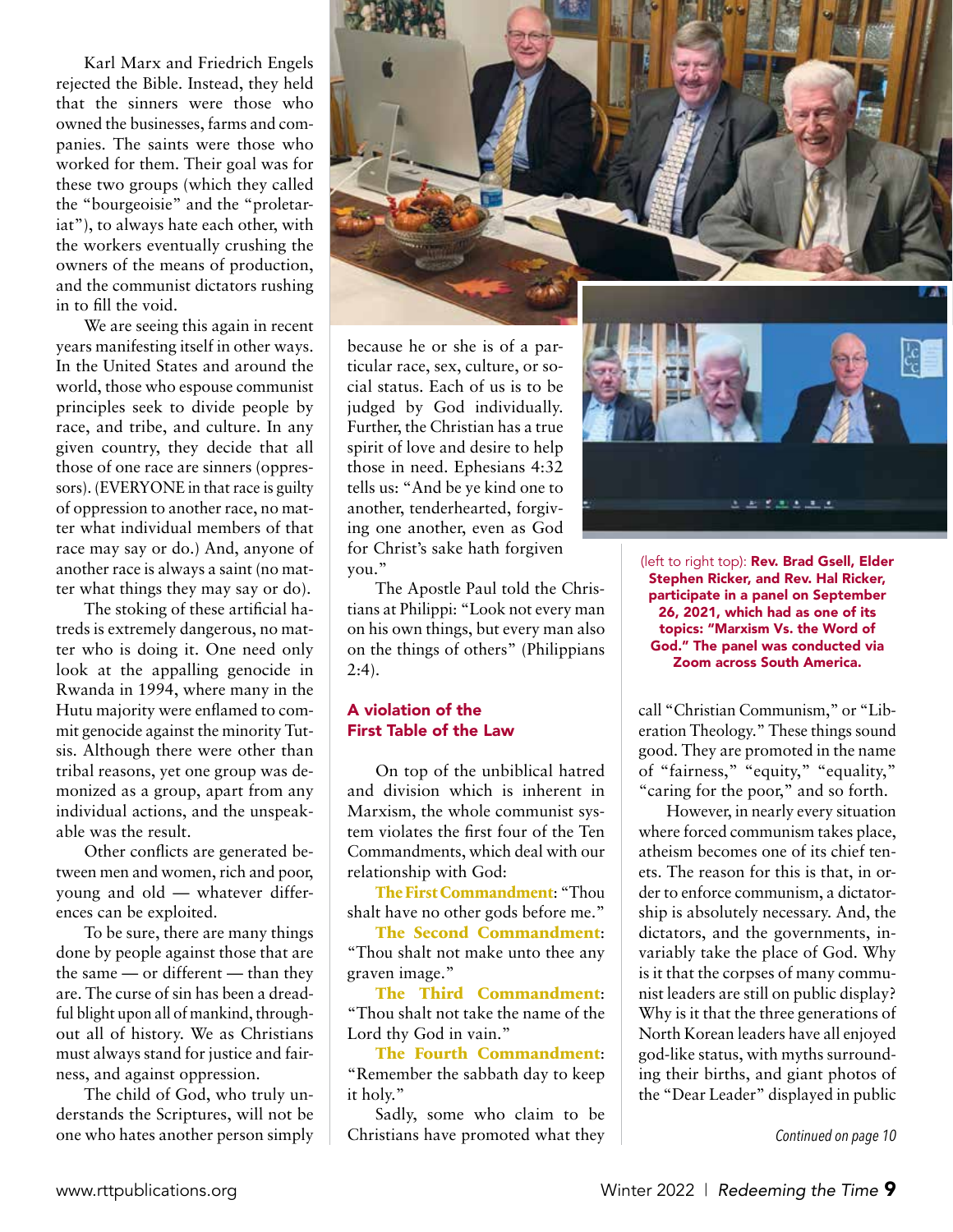# Marxism Versus the Word of God

*Continued from page 9*

venues, and in people's houses. The same is true in Communist China, and elsewhere. This goes way beyond the mere honoring of historical leaders. Since they do not believe in God, or in life after death, these leaders usurp the place of God unto themselves. The North Korean leaders have held dozens of titles, such as "Great Leader," "Dear Leader," and even "Glorious General, Descended From Heaven"!

The whole premise of communism is that people are not considered as individuals, responsible directly to God, but are merely, as a group, responsible to the government. This is a clear violation of what the Bible teaches. Romans 14:12 tells us: "So then every one of us shall give account of himself to God." Instead of "The Lord is my shepherd, I shall not want," it becomes "The government is my shepherd, I shall not want."

Contrary to this, we as Christians must "Give unto the LORD the glory due unto his name; worship the LORD in the beauty of holiness" (Psalm 29:2). With Marxism, we are just a

# *<u><b>ALEDIEEMING THIE</u>*

# Editor: Brad K. Gsell Associate Editor: Mark W. Evans

*Redeeming the Time* is a quarterly publication with the purpose of encouraging God's people and applying God's Word to the issues of our day.

Individual copies are distributed free of charge, but the generous donations of God's people are necessary for this ministry to continue. Checks may be made payable to "Redeeming the Time," and mailed to: P.O. Box 26281, Charlotte, NC 28221-6281. All donations are tax deductible.

e-mail: redeemingthetime@bellsouth.net

Sponsored by Publication Fund • Bible Presbyterian Church • Charlotte, NC

This issue published January 2022

collection of people who must work in communes and do exactly what the government tells us to do. Then, this government can decide quite apart from the will of the people what you should be given as far as food, clothing, housing, education, and so forth. Even what profession you will have is often decided by them. It is a cruel slavery, where you are simply robots to be controlled by the all-knowing government.

#### A violation of the Second Table of the Law

Commandments Six through Ten deal with man's relationship with his fellow men. These, likewise, are almost always violated in communist countries. When you look at Russia, China, Vietnam, Cambodia, and many other countries, the presence of communism has seen millions of people killed in the worst possible ways, often by very brutal means. Since the State takes the place of God, control must be maintained at all costs. Any who seek to be free before God, with differences of opinion, are seen as a great threat. Thus murders, sham trials with many false witnesses and wicked judges are the norm. All must conform to the desires of the State, or be eliminated!

**The Fifth Commandment** tells us to "honor our fathers and our mothers." With the commune often being much more important than the family, great harm is done to the Godordained order of father, mother and children. In the United States, the Black Lives Matter organization was started by those who brag that they are "trained Marxists." One of the tenets of this organization, listed on their website until recently, was their goal to "disrupt the nuclear family," in favor of collectivism. One thing for sure is that communism is opposed to the Biblical family as defined by God. Under communism, children are often trained to spy on their parents and report to communist officials.

The true Christian is going to be for racial equality. We believe that we are all created by God. We are all sinners, and our only hope is found in the righteousness of the Lord Jesus Christ. But, this organization has a dangerous agenda that goes very far beyond the noble goal of racial equality.

**The Sixth Commandment** says: "Thou shalt not kill." More have been murdered under communist dictatorships than at any time in human history. The *Wall Street Journal*, November 6, 2017, carried a headline which read: "100 Years of Communism and 100 Million Dead: The Bolshevik plague that began in Russia was the greatest catastrophe in human history." Although it would be impossible to arrive at a totally accurate figure, other estimations are similar.

**The Seventh Commandment** instructs us: "Thou shalt not commit adultery": There have been various laws about marriage and family under different communist regimes. The Soviet Union began with advocating the dissolution of the nuclear family, in favor of the commune. Some laws became more conservative over time, when hundreds of thousands of orphans and women stranded by easy divorce filled the streets. One thing that has not changed over time is that the family has been seen as a mere economic arrangement, with no moral stigma to adultery, just the concern that the parents perform their mere financial responsibilities to their spouses and children.

One of the biggest crimes of communism is a violation of **The Eighth Commandment**: "Thou shalt not steal." If a government seizes your private property, it is stealing, plain and simple. God does not place it in the hands of government to steal from one group of people and give it to another group of people as it sees fit. Inherent in the Eighth Commandment is the right to private property.

Communist governments have been infamous for their show trials,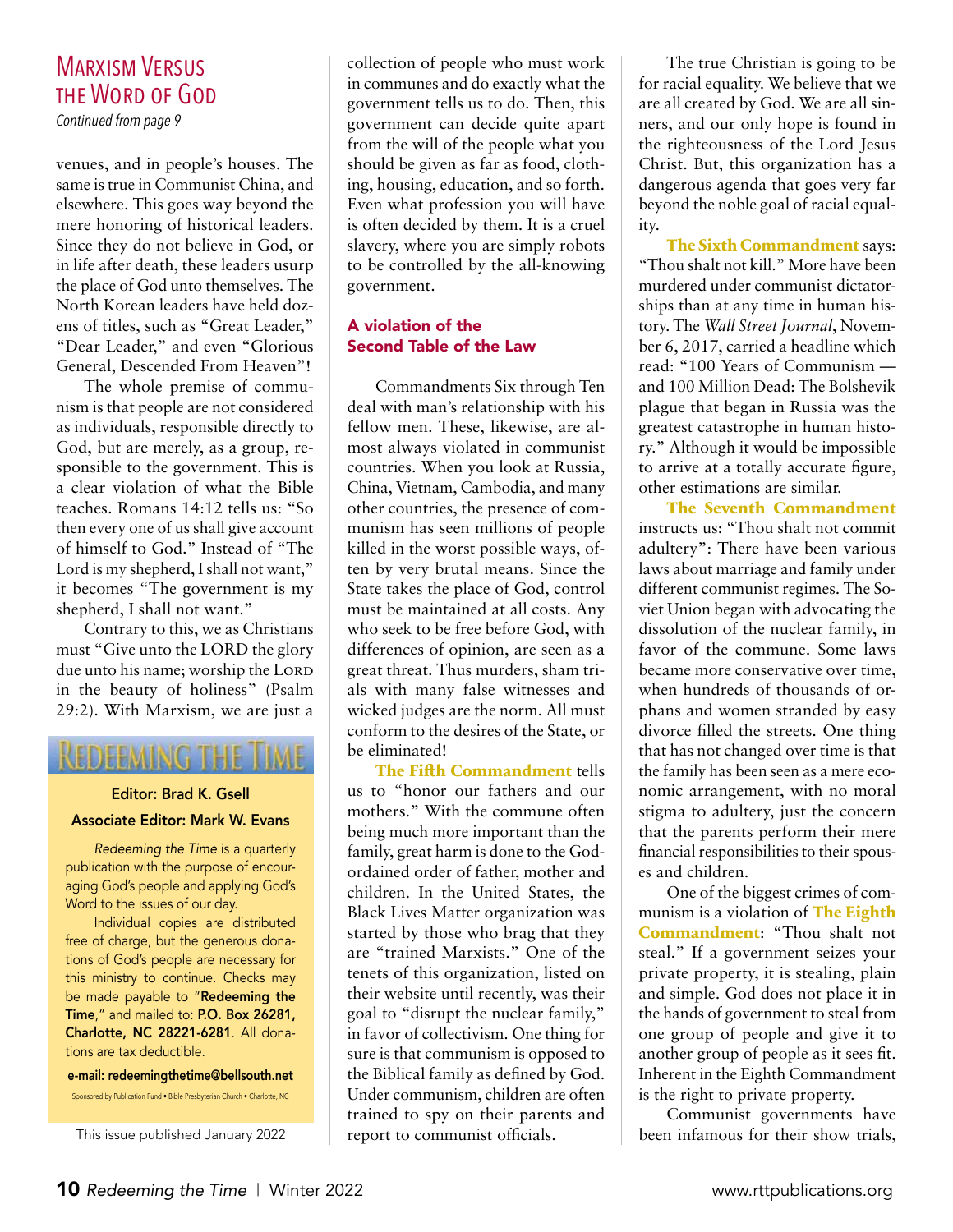complete with false witnesses. The interests of the State must be protected at all costs, even if massive lying is required. This certainly is a violation of **The Ninth Commandment**, "Thou shalt not bear false witness against thy neighbor."

Finally, at the root of communism is the violation of **The Tenth Commandment**: "Thou shalt not covet." Here again, this commandment clearly lays out the right to private property, and the sin involved in even having sinful desires for the possessions belonging to one's neighbor. When communism takes over a country, industries are usually nationalized, and those with means often have their money and possessions stolen from them to be used by the State.

#### Is a just form of communism possible?

You may ask, "I know that communist countries have almost always had these unbiblical traits, but isn't it possible to create a communist society without these things?" Two things are often pointed out: the Pilgrim's experimentation with socialism in Plymouth Colony, and the passages in Acts 2 and 4 where the Christians had "all things in common."

We know that the Pilgrims soon switched to a free enterprise system, because socialism was failing miserably. And, the passages in Acts do not indicate that that was the norm, or that it lasted very long. It appeared to be voluntary (For a discussion of these matters, please see the Winter 2021 issue of *Redeeming the Time*, pages 8 and 10).

A number of Christian communes have been established in the United States and elsewhere. Virtually all of these have failed and are now just a historical footnote.

The problem with communism is that it denies or ignores the total depravity of all men, and denies or compromises our individual responsibility directly to God. These two fatal flaws doom communism to ultimate destruction.

When the United States was founded, James Madison, writing in *Federalist Paper* No. 51, February 8, 1788, stated: "If men were angels, no government would be necessary. If angels were to govern men, neither external nor internal controls on government would be necessary. In framing a government which is to be administered by men over men, the great difficulty lies in this: you must first enable the government to control the governed; and in the next place, oblige it to control itself."

In order for the government to be obliged "to control itself," the writers

**The whole premise of communism is that people are not considered as individuals, responsible directly to God, but are merely, as a group, responsible to the government. This is a clear violation of what the Bible teaches. Romans 14:12 tells us: "So then every one of us shall give account of himself to God."**

of our Constitution realized well that the government would not be run by angels, but rather by sinful men. Therefore, they set up clearly defined limitations on the government, and established "separation of powers," where each of three branches of government would be a "check and balance" on the other two branches. Further, the federal government was given limited powers. All powers not specifically granted to it reverted to the States or to the people.

The Declaration of Independence declares: "Governments are instituted among Men, deriving their just powers from the consent of the governed." All of this is antithetical to communism. There was much in the Presbyterian Form of Government which was copied by our Founders.

When people and governments rebel against the principles laid down in God's Word, disaster always follows. A case in point is Venezuela. It used to be one of the most prosperous countries in the world. Now that the communists have been in charge, people are suffering very greatly, the money is virtually worthless, and millions are fleeing to other countries as refugees. This is just one example of many of what happens under communism.

#### What is a Biblical form of Government

"If communism and socialism are so bad, what is a good form of government?" you may ask. There is no perfect government, as long as government is in the hands of sinful men, as stated by James Madison above. Even the best form of government can be corrupted by the wicked purposes in the hearts of men and women in power. Also, the more wicked people in any society become, the more just governments will disintegrate and freedoms will be lost.

However, here are some principles of good government.

- **1.** Government should be limited. Government is set up before God largely for the protection and common defense of the citizens. The more a government intrudes, the more it usurps what belongs to God alone, and interferes with individuals' freedom of conscience.
- **2.** Government has a duty to recognize that men must be free before God, and that God is the Author of Liberty — not government. In the United States, one of our symbols is the Liberty Bell. The whole way around the top of the bell is forged into the metal the words from Leviticus 25:10: "Proclaim liberty throughout all the land, unto all the inhabitants thereof."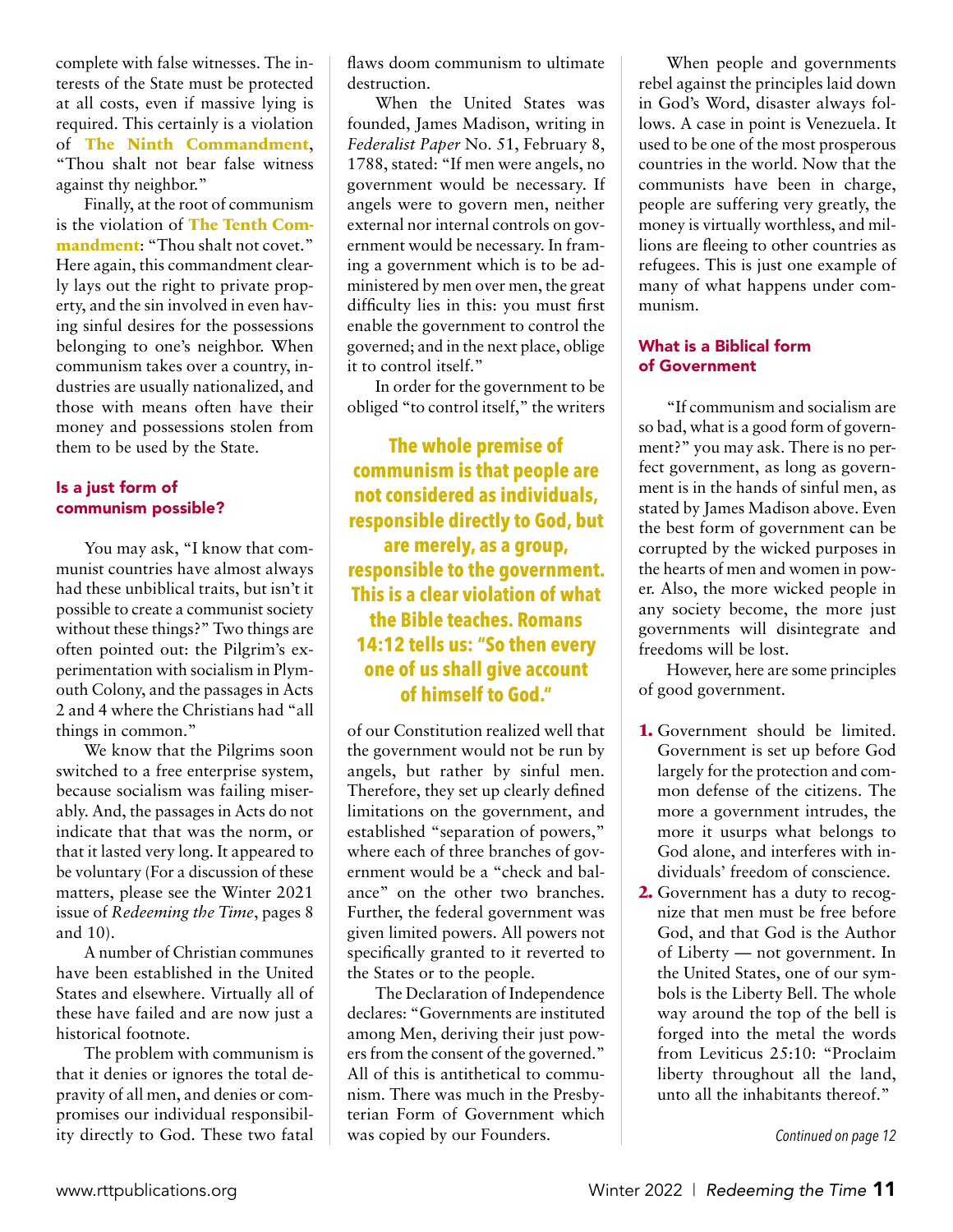# Marxism Versus the Word of God

*Continued from page 11*

- **3.** A man must be free to be responsible directly to God, and depend on God for his wellbeing. Paul tells us: "So then every one of us shall give account of himself to God" (Romans 14:12). He further writes in 2 Corinthians 5:10: "For we must all appear before the judgment seat of Christ; that every one may receive the things done in his body, according to that he hath done, whether it be good or bad." And, the writer of Hebrews states: "Let your conversation [way of living] be without covetousness; and be content with such things as ye have: for he hath said, I will never leave thee, nor forsake thee" (Hebrews 13:5).
- **4.** A man must be free to set his own destiny before God, and to use the talents God has given him. Even Joseph, the father of Jesus, pursued his chosen profession of carpentry. It is not up to the government to tell a man that he has to be a farmer, a tax collector, a baker, or whatever. God has given each of us unique talents, and we use those talents to the glory of God, as the Lord leads. In Exodus 31:3-5, God told the Israelites: "And I have filled him with the spirit of God, in wisdom, and in understanding, and in knowledge, and in all manner of workmanship, To devise cunning works, to work in gold, and in silver, and in brass, And in cutting of stones, to set them, and in carving of timber, to work in all manner of workmanship." Romans 12:6-8 speaks largely of spiritual gifts, but it can be applied to all of our gifts and talents, which are given to us by God alone: "Having then gifts differing according to the grace that is given to us, whether prophecy, let us prophesy according to the proportion of faith; Or ministry, let us wait on our ministering:

or he that teacheth, on teaching; Or he that exhorteth, on exhortation: he that giveth, let him do it with simplicity; he that ruleth, with diligence; he that sheweth mercy, with cheerfulness."

- **5.** Government must be righteous and just. 2 Samuel 23:3 says: "The God of Israel said, the Rock of Israel spake to me, He that ruleth over men must be just, ruling in the fear of God."
- **6.** A man must be free to enjoy the fruit of his own labor. Ecclesiastes 5:18-19 states: "It is good and comely for one to eat and to drink, and to enjoy the good of all his labour that he taketh under the sun all the days of his life, which God giveth him: for it is his portion. Every man also to whom God hath given riches and wealth, and hath given him power to eat thereof, and to take his portion, and to rejoice in his labour; this is the gift of God."
- **7.** The Bible teaches industry, thrift and excellence. Proverbs 21:25 says: "The desire of the slothful killeth him; for his hands refuse to labour"; and Proverbs 6:6-11 states: "Go to the ant, thou sluggard; consider her ways, and be wise: Which having no guide, overseer, or ruler, Provideth her meat in the summer, and gathereth her food in the harvest. How long wilt thou sleep, O sluggard? when wilt thou arise out of thy sleep? Yet a little sleep, a little slumber, a little folding of the hands to sleep: So shall thy poverty come as one that travelleth, and thy want as an armed man." Paul confirms this in the New Testament. Romans 12:10-11 says: "Be kindly affectioned one to another with brotherly love; in honour preferring one another; Not slothful in business; fervent in spirit; serving the Lord"
- **8.** Responsible capitalism is the best system to be employed under Biblical principles. A man is free to create products and services, and to fulfill 1 Corinthians 10:31: "Wheth-

er therefore ye eat, or drink, or whatsoever ye do, do all to the glory of God." However, capitalism can be used to evil purposes when greed and selfishness are used to harm those who are working hard. The Bible teaches that "the labourer is worthy of his hire" (Luke 10:7).

- **9.** The Biblical teaching is that those who prosper should provide for their families, but also VOLUN-TARILY give to those in need, as they are able. Ephesians 4:28 says: "Let him that stole steal no more: but rather let him labour, working with his hands the thing which is good, that he may have to give to him that needeth."
- **0.** A just government does not require **10.**hard working citizens to pay for those who will not work. In 2 Thessalonians 3:10-12, Paul writes: "For even when we were with you, this we commanded you, that if any would not work, neither should he eat. For we hear that there are some which walk among you disorderly, working not at all, but are busybodies. Now them that are such we command and exhort by our Lord Jesus Christ, that with quietness they work, and eat their own bread." James 1:27 states: "Pure religion and undefiled before God and the Father is this, To visit the fatherless and widows in their affliction, and to keep himself unspotted from the world." And the Galatians are instructed: "As we have therefore opportunity, let us do good unto all men, especially unto them who are of the household of faith" (Galatians 6:10). The Bible is full of many other commands for us to help the poor and afflicted. Christ's account of the Good Samaritan is an excellent example.

# Conclusion

Pope Francis, the World Council of Churches, and other major religious organizations have forsaken the Scrip-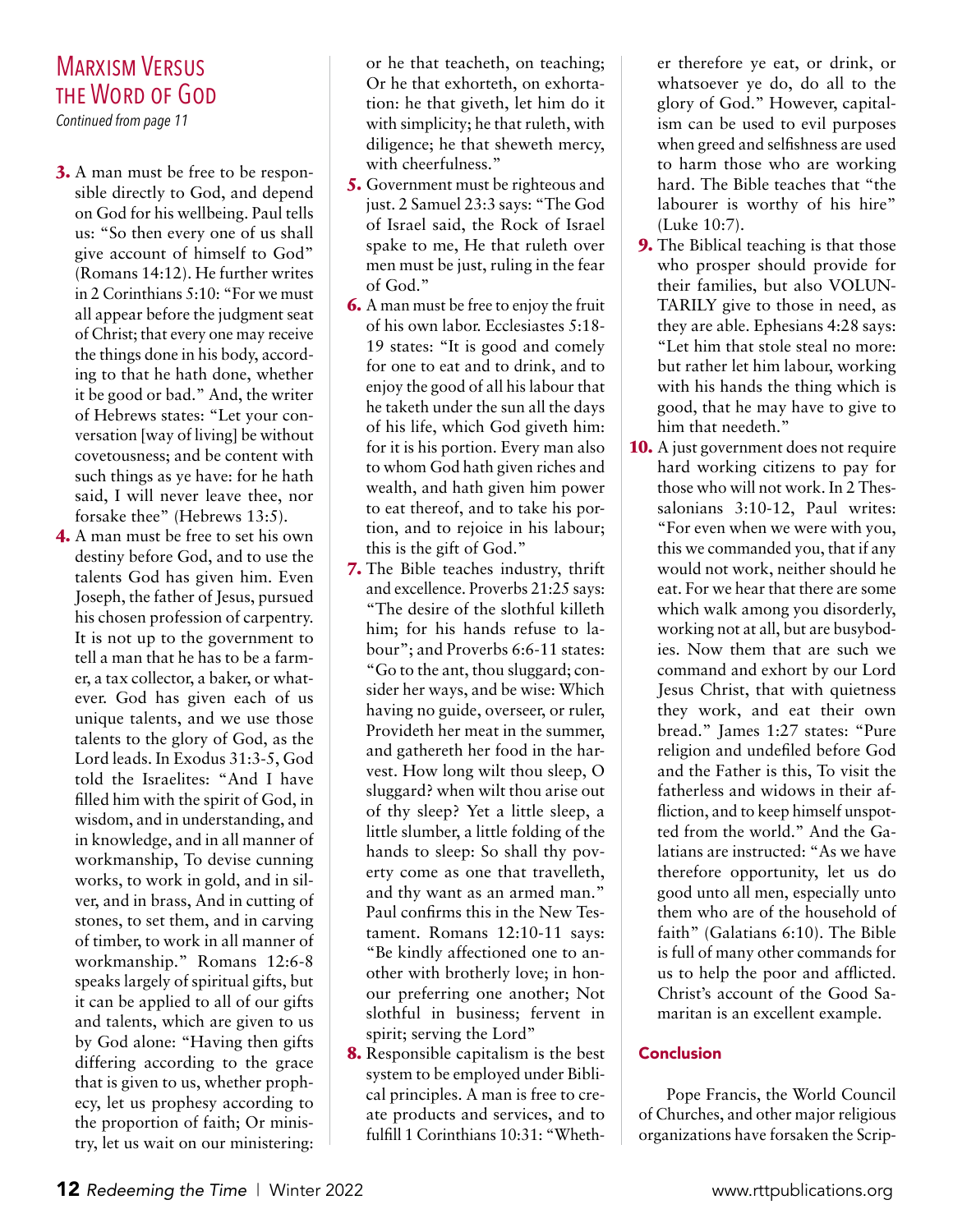

The fall meeting of Faith Presbytery, Bible Presbyterian Church, was held on September 24, 2021, at the Bible Presbyterian Church of Charlotte, NC. The Moderator, Dr. H. Ronald Vandermey delivered a sermon based on Ephesians 5:16 and Colossians 4:5: "Redeeming the Time."



tures in favor of a utopian dream of everyone living in a communist or socialist society with everyone supposedly having plenty. However, quite to the contrary, communism produces poverty, slavery, death and misery. The International Council of Christian Churches, in keeping with God's Word, promotes freedom over communism.

For the Christian, we should look after our family members when they are unable to work or provide for themselves. We should look after the needs of others, particularly those who are "of the household of faith." We must seek to live frugally so we do have funds to give to others in need. God has strong words condemning those who do not help the orphans and widows in our midst. We should do all we can as citizens to promote government which operates in a righteous manner, affording great opportunities to all citizens to pursue their God-given callings, to work hard, to enjoy the fruit of their labor, and to be able to provide for their families. •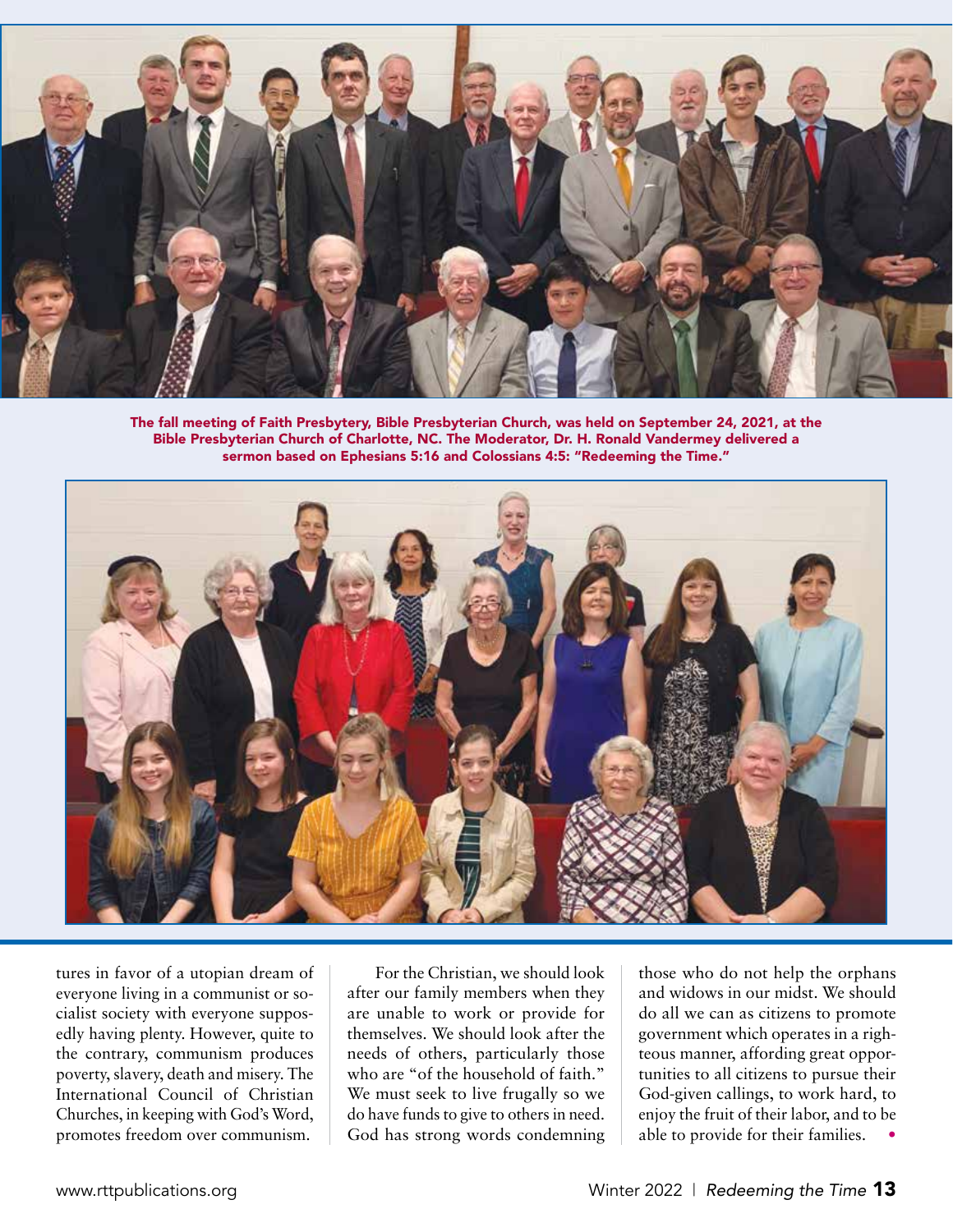# "To Open Their Eyes"

*Continued from page 1*

some of those who stoned the godly Christian Stephen to death!

Paul's desire to do this had him going the extra mile to go even to outof-the-way towns. He wanted to tear out the message of Jesus by the roots, and kill it for good.

On one of his trips to persecute Christians, to the city of Damascus, he suddenly saw a bright light from heaven. Christ confronted Paul. He not only charged him with persecuting Christians, but He asked him, "Why persecutest thou me?" Paul's attacks were really against the Lord Jesus Christ!

Paul was gloriously saved and immediately had a newfound submission to Jesus Christ. Paul asked Christ, in verse 6: "Lord, what wilt thou have me to do?" And that is the question each of us should ask. Not, "Lord, this is what I want you to do for me." No, "Lord, what wilt thou have me to do?"

When Paul left to continue into the city of Damascus, he was blind, and needed help to get to the place where he was staying. Meanwhile the Lord spoke to a godly man, Ananias, and instructed him to go talk with Paul.

Ananias questioned God about this request. He said in effect, "You mean that you want me to go talk to the man who is hunting down Christians to persecute them? Surely this must be some mistake!" But God assured him it was no mistake. In Acts 9:15, God told him: "Go thy way [it is no mistake; I want you to go talk with Paul]: for he is a chosen vessel unto me, to bear my name before the Gentiles, and kings, and the children of Israel." And here, once again, God gives His Great Commission to go preach the Gospel to every creature. This time He is directing it specifically to Paul.

And we read that the Spirit of God came upon Paul. Before Ananias left, Paul was able to see again, and he immediately rose up and was baptized.

After receiving some food, to restore his strength, Acts 9:20 tells us: "And straightway he preached Christ in the synagogues, that he is the Son of God." Paul did not wait. He immediately began to fulfill the Great Commission and preach the Gospel of Christ right there in Damascus.

It is interesting that God told Ananias that Paul would preach to the Jews, the Gentiles, and to kings. In Acts 26, we see Paul appearing before a king — King Agrippa. Agrippa was the Roman king over Judea at the time of the Apostle Paul. Now that Paul was a born again Christian, the Jews wanted to persecute him, even to the point of death, and they brought the matter to the Roman rulers in the region.

**Paul was totally changed! What he was passionate about before, he totally hated now! Now that "all things [had] become new," his heart was set with real zeal on proclaiming the Gospel of Christ.** 

King Agrippa asked Paul to speak for himself against these charges. Paul could have said he would no longer preach the Gospel, that he just wanted to save himself from prison or death. He could have said that he just wanted to live quietly in freedom and not make anyone angry at him. "I'm sorry if I got a bit out of line."

But, instead, guess what Paul did? He gave his personal testimony to the king of the whole region. He told how he had been a fine Pharisee, that he himself had persecuted Christians everywhere in the region under the orders of the chief priest.

He then told how all of that changed, how he had been saved from his sin on the road to Damascus. He told the king everything that Christ had said and done for him. And, now the whole purpose of his life was totally different.

There is no finer example of what God does in a person's heart and soul than the words Paul himself wrote to the church at Corinth in 2 Corinthians 5:17: "Therefore, if any man be in Christ, he is a new creature: old things are passed away; behold, all things are become new." Paul was totally changed! What he was passionate about before, he totally hated now! Now that "all things [had] become new," his heart was set with real zeal on proclaiming the Gospel of Christ.

When you are appearing before a judge concerning something you are being accused of, most people try to downplay what they have done, to dress it up in the best light so it doesn't sound so bad.

But not the Apostle Paul. No indeed! In Acts 26:20, Paul tells Agrippa that he preached the Gospel of Christ "first unto them of Damascus, and at Jerusalem, and throughout all the coasts of Judaea, and then to the Gentiles, that they should repent and turn to God, and do works meet for repentance." Paul was very well giving the king more evidence than he even knew about!

Paul was not going to try to hide in any way what God had done in his heart and what God had commanded him to do. Paul told Agrippa that God had called him to fulfill the Great Commission, and he was going to do it. In Acts 26:16 he kindly told King Agrippa about the heavenly vision, and what Christ had told him: "But rise, and stand upon thy feet: for I [Christ] have appeared unto thee for this purpose, to make thee a minister and a witness both of these things which thou hast seen, and of those things in the which I will appear unto thee."

In verse 18, he clearly defines what the message is that Christ commissioned him to give: "To open their eyes, and to turn them from darkness to light, and from the power of Satan unto God, that they may receive forgiveness of sins, and inheritance among them which are sanctified by faith that is in me." This is a wonderful definition of Christ's Great Commission!

In verse 17, Paul tells Agrippa that he was not afraid of what might hap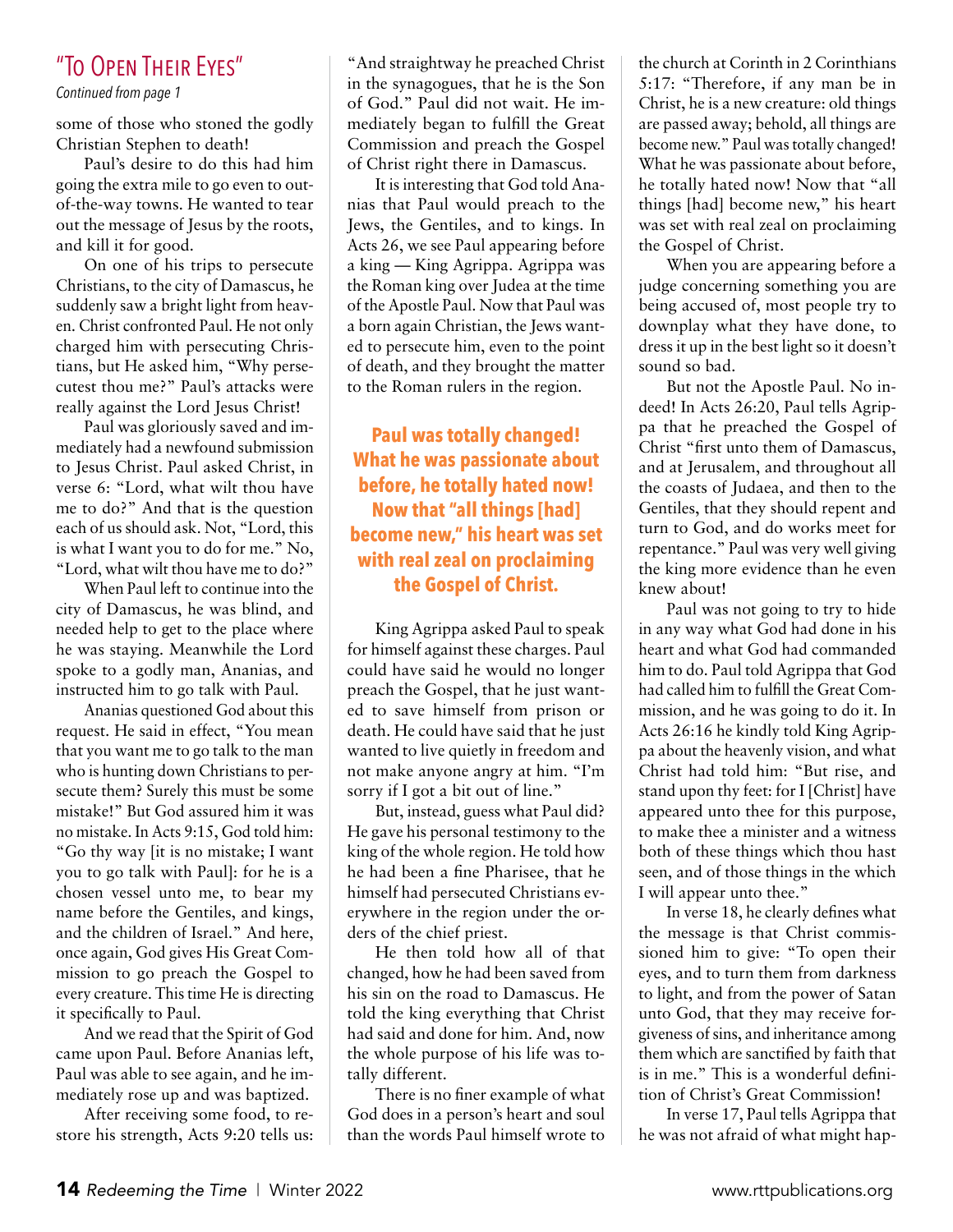pen to him. He told him of Christ's promise that He would "[Deliver] thee [Paul] from the people, and from the Gentiles, unto whom now I send thee." Not only did he say that Christ would protect him, but he stated that he had been sent to preach to the Gentiles. In other words, he had no intention to cease what he was doing.

We should note that Paul would have stood for Christ, no matter what. However, in Acts 25, we see that he did appeal to Caesar to protect his rights as a Roman citizen. It is the place of the government to protect our rights. However, if they don't, we must still be faithful to Christ at all costs. In the United States, our Constitution guarantees each of us freedom of religion, freedom of speech, freedom to assemble together, and freedom to print or publish our views on the internet.

And, we should stand for our rights, and urge the government to protect us against those who would take these rights away. Yet, we are seeing some dark days. The days may come when we might be locked up for our faith. But, like Paul, we must stand for the Gospel of Christ.

Returning to our passage, Paul declared in verse 19: "Whereupon, O king Agrippa, I was not disobedient unto the heavenly vision." In other words, "I am guilty as charged."

As if to really emphasize what he did, he states again in verses 22 and 23 his trust in God's protection, that he was preaching the Gospel to everyone, and then stating again what that Gospel was: "Having therefore obtained help of God [his source of protection and strength], I continue unto this day, witnessing both to small and great [whether kings like Agrippa, or the lowliest of men], saying none other things than those which the prophets and Moses did say should come: That Christ should suffer, and that he should be the first that should rise from the dead, and should shew light unto the people, and to the Gentiles." He presents the Gospel again.



Above: Pastor and Mrs. Richard Smith (second and third from left) and Pastor and Mrs. Jonathan Smith (present pastor; fourth and fifth from left) have ministered for many years at the Tipton, Iowa, Bible Church. Below: With some of the students at the Tipton Christian Academy on Tropical Day!



Another Roman ruler, Festus, was listening to all that Paul was saying. Finally, he had had enough. In Acts 26:24, we read that "Festus said with a loud voice, Paul, thou art beside thyself; much learning doth make thee mad." In other words, "I think you are crazy."

Paul was respectful, but he did not shrink away from the disapproval of Festus. Instead, Paul declared: "I am not mad, most noble Festus; but speak forth the words of truth and soberness."

Paul then appealed to King Agrippa, not thinking primarily of his own freedom, but instead for the salvation of the king. Starting in verse 26, Paul says: "For the king knoweth of these things, before whom also I speak freely: for I am persuaded that none of these things are hidden from him;